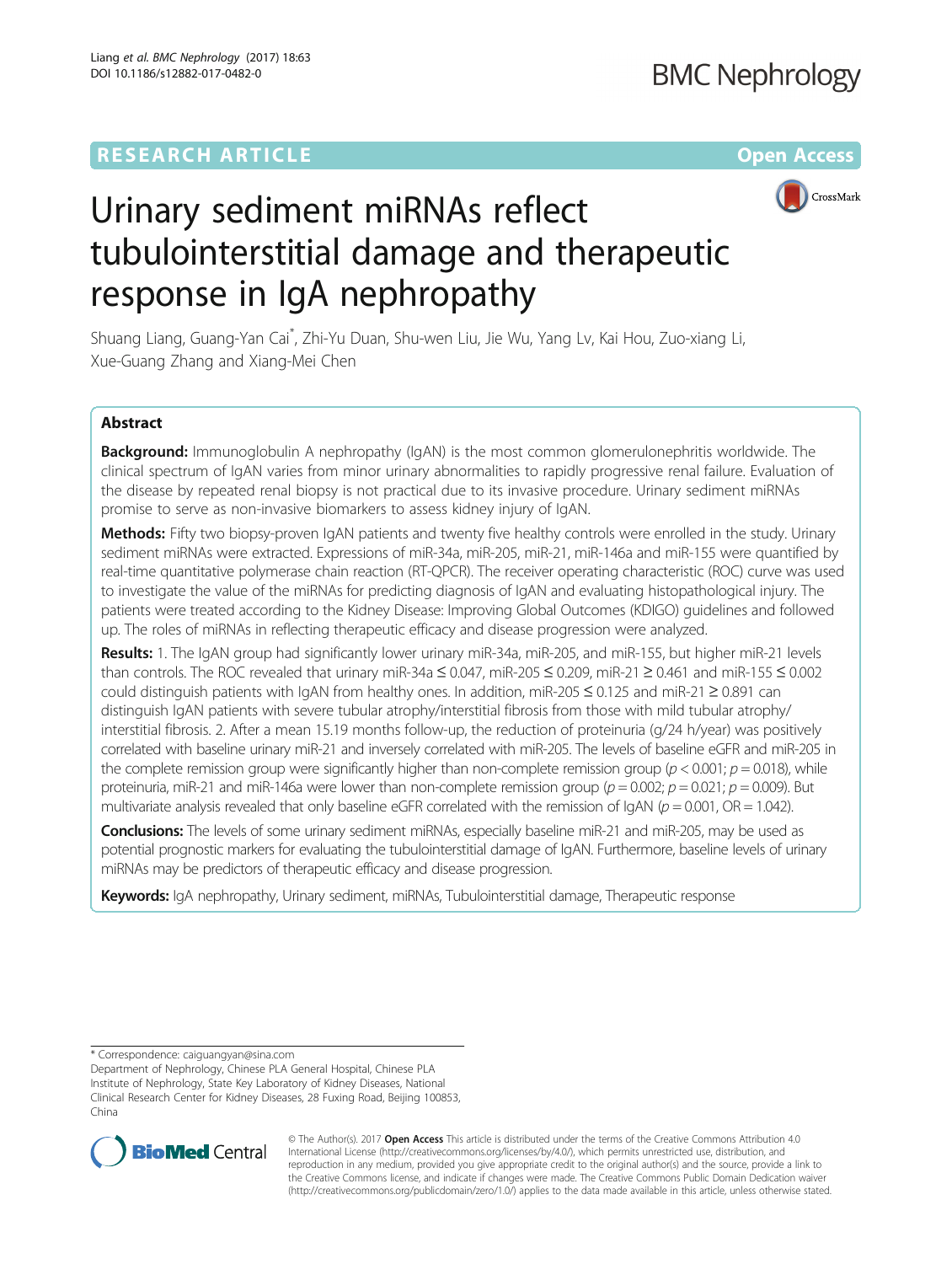## Background

Immunoglobulin A nephropathy (IgAN) is the most common form of primary glomerulonephritis throughout the world, characterized by deposition of polymeric IgA in the mesangium, mesangial proliferation, and activation of proinflammatory and profibrotic mediators [[1](#page-7-0)–[3](#page-7-0)]. About 15–40% of patients with IgAN will progress to end-stage renal disease (ESRD) in 5–25 years [[4\]](#page-7-0). Repeated renal biopsy is not practical to evaluate the disease severity and progression because it is an invasive technique. Thus, the investigation of non-invasive novel biomarkers based on the pathogenesis of IgAN has been a research focus.

MicroRNAs (miRNAs) are noncoding, single-stranded RNA molecules, regulating gene expression through post-transcriptional degradation of messenger RNA or translational inhibition of protein synthesis [\[5](#page-7-0)]. Dysregulation of miRNAs has been associated with many human diseases.

Recently, it has been reported that miR-34a is involved in cell proliferation. Down-regulation of miR-34a has been shown in different types of cancer, such as pancreatic cancer [\[6](#page-7-0)] and colon cancer [[7](#page-7-0)]. Moreover, miR-34a declines the proliferation activity of mesangial cells in the anti-Thy1 mesangial proliferative glomerulonephritis rat models [\[8](#page-7-0)]. IgA nephropathy is characterized by mesangial cell proliferation and increased matrix. Thus, we hypothesized that miR-34 might participate in the pathological process of mesangial cell proliferation of IgAN.

Previous data reported that miR-205 inhibited cell proliferation and induced apoptosis in melanoma cells, through downregulated E2F1, a critical factor involved in cell cycle progression from G1 to S phase [\[9](#page-7-0)]. In addition, epithelial-mesenchymal transition (EMT) plays an important role in tumor invasion and metastasis. Studies have indicated that miR-205 is a negative regulator of EMT, by repressing ZEB1 and ZEB2, major transcription repressors of E-cadherin, a key marker of epithelial cells [\[10](#page-7-0), [11\]](#page-7-0). We speculated that miR-205 might be involved in the process of cell proliferation and/or EMT of IgAN.

Recent studies reported a major role of miR-21 in mediating the pathogenic activation of lung and cardiac fibroblasts and, ultimately, fibrosis [[12, 13\]](#page-7-0). An abundance of miR-21 is also observed in both tubulointerstitial and glomerular area where fibrosis happens in mouse models of obstructive and diabetic nephropathy [[14, 15\]](#page-7-0). Transforming growth factor beta (TGF- $\beta$ ) is a well-known mediator of renal fibrosis [\[16](#page-7-0)], and miR-21 is positively induced by TGF-β signaling [\[17](#page-7-0)]. Given the established role of miR-21 in tissue fibrosis, we decided to assess whether urinary miR-21 was a reliable noninvasive marker of kidney fibrosis in IgAN.

Previous studies have proven that miR-146a and miR-155 are two important regulators in both immune and inflammatory response [[18, 19](#page-7-0)]. For instance, expressions of miR-146a and miR-155 were higher in synovial fibroblasts of rheumatoid arthritis (RA) patients as compared with controls [\[20](#page-7-0), [21](#page-7-0)]. MiR-146a expression was elevated in the tissues associated with chronic inflammatory diseases such as psoriasis [[22\]](#page-7-0). An up-regulation of miR-155 was also observed after stimulation in vitro with TNF-α, IL-1β and toll-like receptor (TLR) ligand. Therefore, we hypothesized that miR-146a and miR-155 might be involved in the pathological process of immune and inflammatory response of IgAN.

In this study, we evaluated the levels of miR-34a, miR-205, miR-21, miR-146a, and miR-155 in the urine sediments of IgAN patients, aiming to explore the roles of urinary miRNA levels in diagnosing and predicting the progression of IgAN.

## Methods

#### Enrollment of subjects

A total of 52 patients with biopsy-proven IgAN, and 25 healthy normal control (NC) participants matched by age and sex were enrolled in the study. The inclusion criteria were: patients signed informed consent; age  $\geq 18$ . We excluded the following: patients with secondary IgA nephropathy; patients who had received corticosteroids or immunosuppressants before the beginning of this study; patients who had undergone kidney transplantation and who were undergoing dialysis; patients with systemic diseases such as diabetes; the number of glomerulus in renal biopsy tissues ≤8; patients who were pregnant, planning a pregnancy, or those who were breastfeeding. After the renal biopsy, the patients were treated with corticosteroids or angiotensin-converting enzyme inhibitors (ACEIs)/angiotensin receptor blockers (ARBs), according to the Kidney Disease: Improving Global Outcomes (KDIGO) guidelines and followed up for at least 12 months. Complete remission (CR) was defined as the absence of proteinuria (proteinuria  $< 0.3$  g/ 24 h) along with the lack of worsening of renal function. Partial remission (PR) was defined as a ≥50% reduction in proteinuria from baseline. No response (NR) was defined as a <50% reduction in proteinuria [\[23](#page-7-0), [24](#page-7-0)]. Glomerular filtration rate (GFR) was estimated by the chronic kidney disease epidemiology (CKD-EPI) equation [\[25](#page-7-0)]. The study was approved by the Clinical Research Ethical Committee of Chinese PLA General Hospital.

#### Sample preparation

Morning urine specimens of 150–250 ml from patients before renal biopsy and from controls were collected and processed immediately or stored at 4 °C overnight. Then, the urine samples were centrifuged at 3000 g for 30 min and at 13,000 g for 5 min at 4 °C. The supernatants were discarded, and the urinary sediments were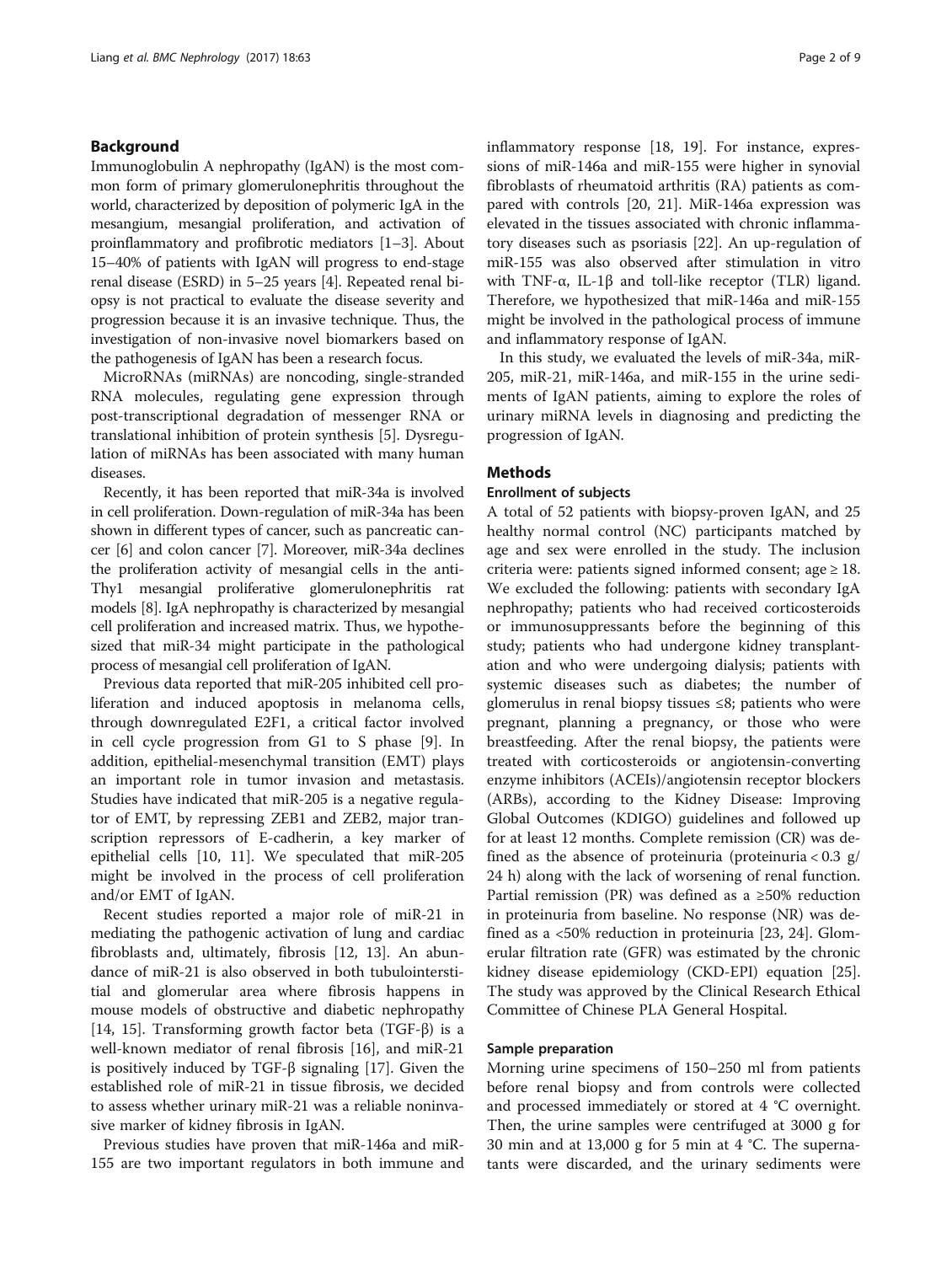then stored at −80 °C until use. The kidney tissues were obtained by method of percutaneous renal biopsy. Sections were stained routinely by hematoxylin and eosin (H & E), periodic acid–Schiff stain (PAS) and periodic acid silver methenamine (PASM).

### Measurement of miRNA levels

Total RNA was extracted from urinary sediments using Trizol® (Invitrogen) according to the manufacturer's instructions. Briefly, the tube containing the urinary sediments, Trizol, and chloroform was centrifuged. Subsequently, the remaining aqueous phase supernatant was removed into another tube, and equal volume of isopropanol was added, followed by mixing and incubation in ice. Then, samples were centrifuged and the supernatant discarded. RNA pellets were washed two times with 75% ethanol in diethylpyrocarbonate (DEPC) and then dried at room temperature, and DEPC was added. The RNA was used immediately or stored at −80 °C in 75% alcohol.

Micute miRNA First-Strand cDNA Synthesis Kit (TIANGEN, CHINA) was used for reverse transcription. For Poly(A), total RNA was mixed with 0.4 μ1 E.coli Poly(A) Polymerase ( $5U/\mu L$ ), 2  $\mu$ 1 10 × Poly(A) Polymerase Buffer, 4 μ1  $5 \times r$ ATP solution and made up to 20 μl with RNase-Free  $ddH<sub>2</sub>O$ . The reaction was carried out at 37 °C for 60 min. For miRNA, 4 μl Poly (A) was mixed with 4 μl  $10 \times RT$  Primer (10 μM), 4 μl  $10 \times RT$ Buffer, 2 μl Super Pure dNTP (2.5 mM each), 2 μl RNase (40 U/ $\mu$ l), 1  $\mu$ l Quant RTase and made up to 40  $\mu$ l with 23 μl RNase-Free ddH<sub>2</sub>O. Reverse transcription was performed at 37 °C for 60 min. The resulting cDNA was stored in −80 °C until use.

Urinary levels of miRNAs were quantified by RT-QPCR using the ABI Prism® 7900 Sequence Detection System (Applied Biosystems, Foster City, CA, USA). For RT-QPCR, 10 μl 2 × miRcute miRNA Premix, 0.4 μl Forward Primer, 0.4 μl Reverse Primer (10 μM), 2 μl miRNA cDNA and 7.2  $\mu$ l ddH<sub>2</sub>O were mixed to make a 20 μl reaction volume. Each sample was run in triplicate. Real-time quantitative polymerase chain reaction (RT-QPCR) was performed at 94 °C for 2 min, followed by 40 cycles at 94 °C for 20 s and 60 °C for 34 s. Results were analyzed with Sequence Detection Software, Version 2.0 (Applied Biosystems). RNA U6 was used as an endogenous control for normalizing the miRNA expression in urine sediments. The relative quantitation of miRNAs in the samples was evaluated as fold change calculated by the comparative Ct method  $(2^{-\Delta \Delta}Ct)$ .

#### Evaluation of renal histopathological damage

The severity of histopathological damage was scored by two experienced pathologists who were blinded to the patients' data, using the Oxford classification scoring system. The mesangial hypercellularity score was recorded as M1 for instances in which more than half the glomeruli have more than three cells in a mesangial area. Otherwise, the score was reported as M0. Endocapillary hypercellularity and segmental glomerulosclerosis were scored as present or absent (i.e. E1 or E0, and S1 or S0). Tubular atrophy/interstitial fibrosis was classified according to the percentage of cortical area involved by the tubular atrophy or interstitial fibrosis: <25% as T0, 26–50% as T1, and >50% as T2.

#### Statistical analysis

Normally distributed data were expressed as mean ± SD and were compared using the t-test or one-way ANOVA. Nonparametric variables were expressed as medians, with corresponding 25th and 75th (interquartile range), and compared using the Mann–Whitney or Kruskal– Wallis tests. Categorical data were expressed as percentages and compared using the chi-squared test. Pearson or Spearman's correlation was used to analyze correlations. We constructed receiver operating characteristic (ROC) curves and calculated the area under the ROC curve (AUC) to investigate the value of the miRNAs for predicting IgAN and evaluating histological injury. Statistical significance was considered as  $P < 0.05$ .

### Results

## Clinical and pathological characteristics of patients with IgAN

Fifty-two IgAN patients were enrolled in our study. Of them, 31 were males and 21 were females. 20 were treated with renin angiotensin system (RAS) blockade alone and 32 were treated with steroids and/or immunosuppressants. The age at renal biopsy was  $33.45 \pm$ 10.36 years old. The baseline characteristics of IgA nephropathy patients and healthy controls are listed in Table [1.](#page-3-0)

#### Levels of urinary miRNAs in IgAN patients and controls

As shown in Fig. [1,](#page-3-0) the urinary expressions of miR-34a, miR-205, and miR-155 were significantly lower, while miR-21 were higher in the IgA group than in the NC group (0.025 (0.004-0.099) vs 0.060 (0.022-0.426),  $p < 0.001$ ; 0.036  $(0.002-0.459)$  vs  $0.281$   $(0.025-1.573)$ ,  $p < 0.001$ ; 0.001  $(0.000-0.168)$  vs  $0.013$   $(0.000-0.165)$ ,  $p = 0.005$ ; 0.587  $(0.159-1.936)$  vs  $0.365$   $(0.050-1.005)$ ,  $p = 0.019$ . The levels of miR-146a were of no difference between two groups  $(0.006 (0.000-0.051)$  vs  $0.005 (0.000-0.035)$ ,  $p = 0.827$ ).

## Correlations between urinary miRNAs and clinical parameters

The levels of urinary miR-205 were positively correlated with eGFR  $(r = 0.316, p = 0.025)$ , and negatively correlated with 24 h urinary protein excretion (U-Prot),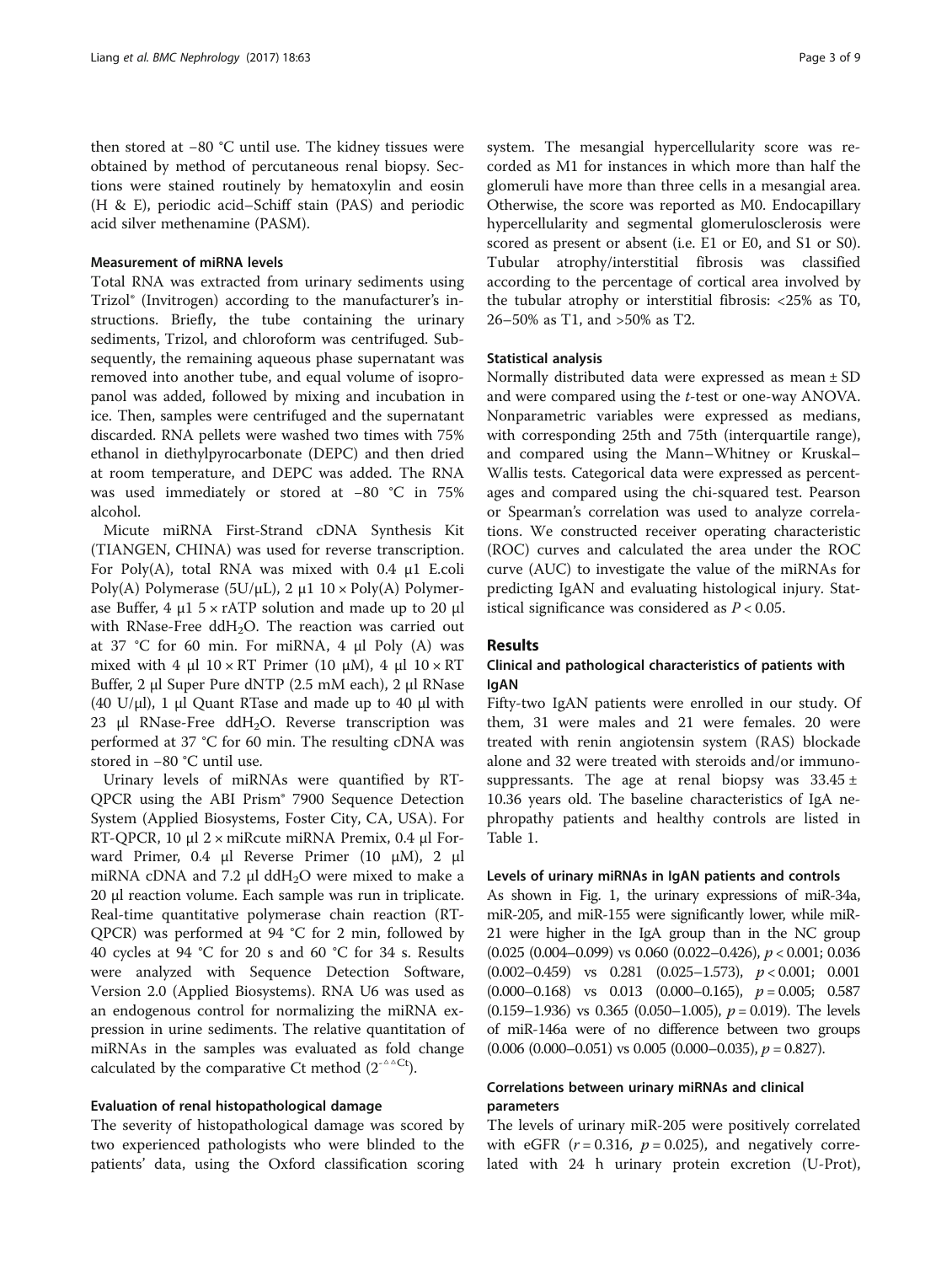<span id="page-3-0"></span>

|  | <b>Table 1</b> The baseline characteristics of IqA nephropathy |  |
|--|----------------------------------------------------------------|--|
|  | patients and healthy controls                                  |  |

|                                    | IgAN               | Healthy Control        |
|------------------------------------|--------------------|------------------------|
| No. of cases                       | 52                 | 25                     |
| Sex (M/F)                          | 31/21              | 13/12                  |
| Age (year)                         | $33.45 \pm 10.36$  | $33.72 \pm 7.77$       |
| $Scr$ ( $\mu$ mol/L)               | $104.78 \pm 46.30$ | $60.04 \pm 9.37$       |
| U-Prot (g/24 h)                    | 1.99 (0.64-2.91)   | $0.029(0.007 - 0.064)$ |
| eGFR (ml/mim/1.73 m <sup>2</sup> ) | $84.67 \pm 32.45$  | $131.25 \pm 11.68$     |
| Oxford score                       |                    |                        |
| $MO/M1$ (n)                        | 31/21              |                        |
| E0/E1(n)                           | 47/5               |                        |
| SO/S1(n)                           | 28/24              |                        |
| TO/T1/T2 (n)                       | 29/12/11           |                        |

Note: Scr, serum creatinine; U-Prot, 24 h urinary protein excretion; eGFR, estimated glomerular filtration rate

cystatin, and uric acid ( $r = -0.415$ ,  $p = 0.003$ ;  $r = -0.500$ ,  $p = 0.001$ ;  $r = -0.389$ ,  $p = 0.006$ ). Expressions of miR-21 were positively correlated with U-Prot, cystatin  $(r =$ 0.362,  $p = 0.008$ ;  $r = 0.462$ ,  $p = 0.002$ ), and negatively correlated with eGFR and urine osmosis ( $r = -0.481$ ,  $p <$ 0.001;  $r = -0.385$ ,  $p = 0.017$ ).

## Correlations between urinary miRNAs and histopathological parameters

For mesangial proliferation, the levels of urinary miR-205 were significantly lower in patients with M1 than those in patients with M0  $(0.049 \pm 0.070$  vs  $0.112 \pm$ 0.129,  $p = 0.032$ ). For segmental glomerulosclerosis and endocapillary hypercellularity, the levels of urinary miR-34a, miR-205, miR-21, miR-146a, and miR-155 showed no significant difference between patients with S1 and S0, E1 and E0. The levels of miR-205 decreased as the

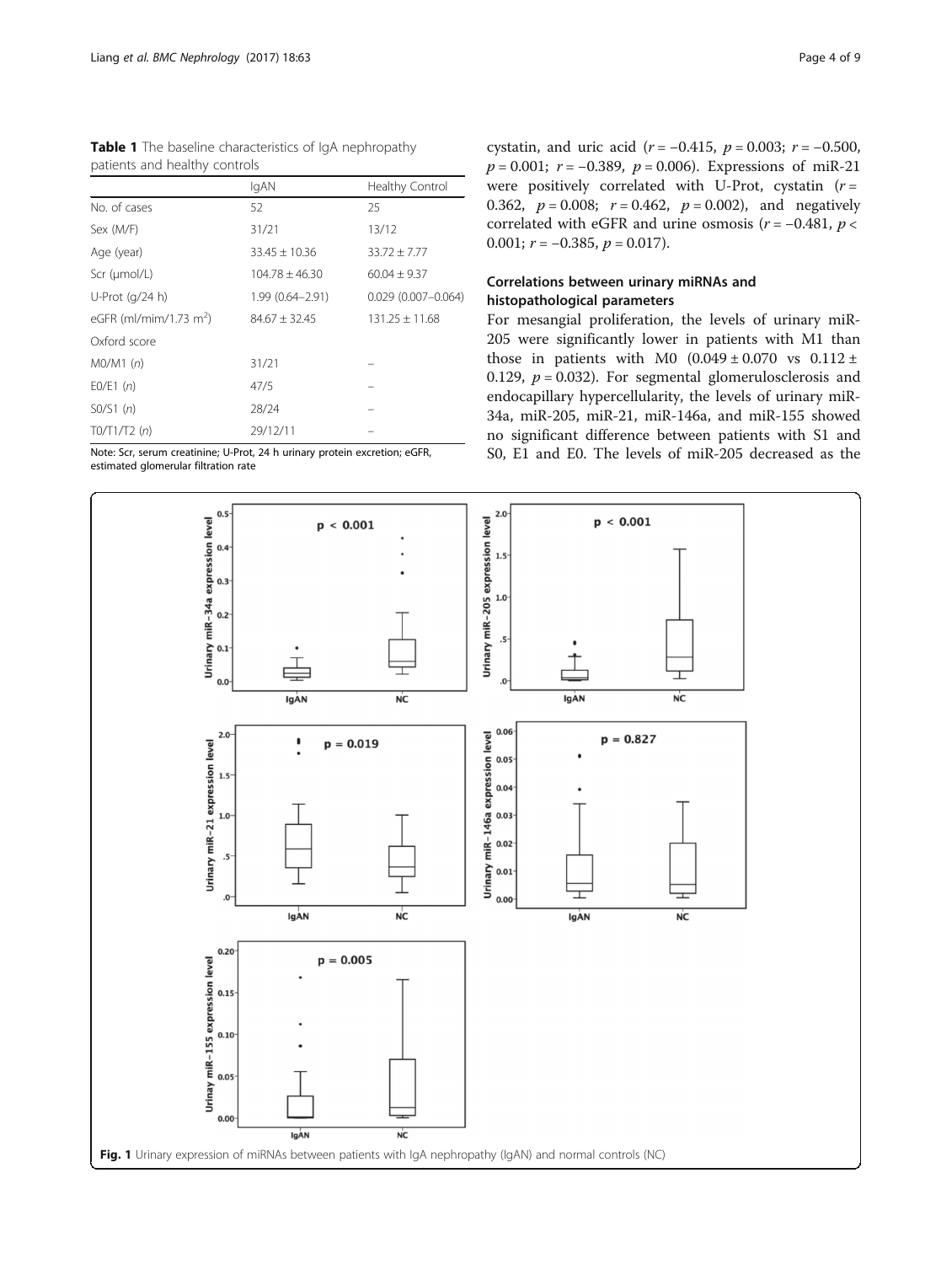severity of tubular atrophy or interstitial fibrosis increased; they were significantly lower in patients with a score of T1 and T2 than those with T0  $(0.044 \pm 0.040 \text{ vs }$  $0.129 \pm 0.134$ ,  $p = 0.011$ ;  $0.015 \pm 0.011$  vs  $0.129 \pm 0.134$ , p < 0.001) (Fig. 2a). However, the levels of miR-21 were upregulated in patients with severe tubular atrophy or interstitial fibrosis. They were higher in patients scored as T2 than in those scored as T0  $(1.144 \pm 0.656 \text{ vs } 0.516)$  $\pm$  0.283,  $p = 0.036$ ) (Fig. 2b). Besides, crescents existed in 27 (51.9%) biopsy specimens of 52 IgAN patients. The levels of miR-21 were positively correlated with the ratios of crescents  $(r = 0.294, p = 0.035)$ . The association between the urinary miRNAs and the clinical and pathological characteristics were summarized in a synthetic table (Additional file [1\)](#page-7-0).

#### Prediction values of urinary miRNAs in IgAN patients

ROC analysis revealed that urinary miR-34a, miR-205, miR-21, and miR-155 levels discriminated patients with IgAN from NC, with AUC values of 0.86, 0.85, 0.66 and 0.71, respectively. The cutoff values were miR-34a  $\leq$ 0.047 (Fig. [3a](#page-5-0)), miR-205 ≤ 0.209 (Fig. [3b\)](#page-5-0), miR-21 ≥ 0.461 (Fig. [3c\)](#page-5-0), and miR-155  $\leq$  0.002 (Fig. [3d\)](#page-5-0). More importantly, miR-205 and miR-21 can distinguish patients with T1 and T2 tubular atrophy/interstitial fibrosis from patients with T0, with AUC values of 0.74 and 0.74. The cutoff values were miR-205  $\leq$  0.125 (Fig. [3e](#page-5-0)) and miR- $21 \ge 0.891$  (Fig. [3f](#page-5-0)).

## Correlation between urinary miRNAs and clinical remission

Of the 52 IgAN patients, one provided only routine urine protein tests, such as 2+, but no exact 24 h urine proteinuria. The mean time of follow-up was 15.19 months (10– 19.67 months). There were no correlations between the rate of eGFR loss  $(ml/min/1.73 m<sup>2</sup>/year)$  and levels of baseline

miRNAs. The reduction of U-prot (g/24 h/year) were correlated positively with baseline miR-21 ( $r = 0.288$ ,  $p = 0.041$ ), and correlated negatively with miR-205 ( $r = -0.414$ ,  $p =$ 0.003). We divided the 51 patients into CR and non-CR groups after the follow-up. The results are summarized in Table [2.](#page-6-0) The levels of baseline miR-205 in the CR group were significantly higher than non-CR group  $(p = 0.018)$ , while miR-21 and miR-146a were lower than non-CR group  $(p = 0.021; p = 0.009)$ . The patients who achieved a complete remission of proteinuria also had severer tubular atrophy/ interstitial fibrosis ( $p = 0.005$ ). We further investigated the factors associated with CR using logistic analysis. Only higher baseline eGFR contributed to the CR in IgAN patients ( $p = 0.001$ , OR = 1.042). Considering the effect of different therapies, we investigated the correlation of baseline parameters and remission of proteinuria under different therapies. In patients treated with steroids and/or immunosuppressants, the levels of baseline miR-146a in the CR group were significantly lower than non-CR group (0.004  $(0.001-0.006)$  vs 0.010  $(0.004-0.023)$ ,  $p = 0.014$ ). While in patients treated with RAS blockers alone, the levels of baseline miR-205 in the CR group were significantly higher than non-CR group (0.139 (0.076–0.295) vs 0.012 (0.009–0.061),  $p = 0.021$ ).

## **Discussion**

The clinical course of IgAN is extremely variable, ranging from minor urinary abnormalities to rapidly progressive renal failure. Thus, the investigation of noninvasive and more reliable biomarkers to sequentially assess kidney injury and disease progression is crucial. Recent studies found that miRNAs can be secreted by cells into body fluids and these circulating miRNAs are highly stable [[26](#page-8-0)–[30\]](#page-8-0). Produced by the kidney and passing through almost all kidney cell types, urine may

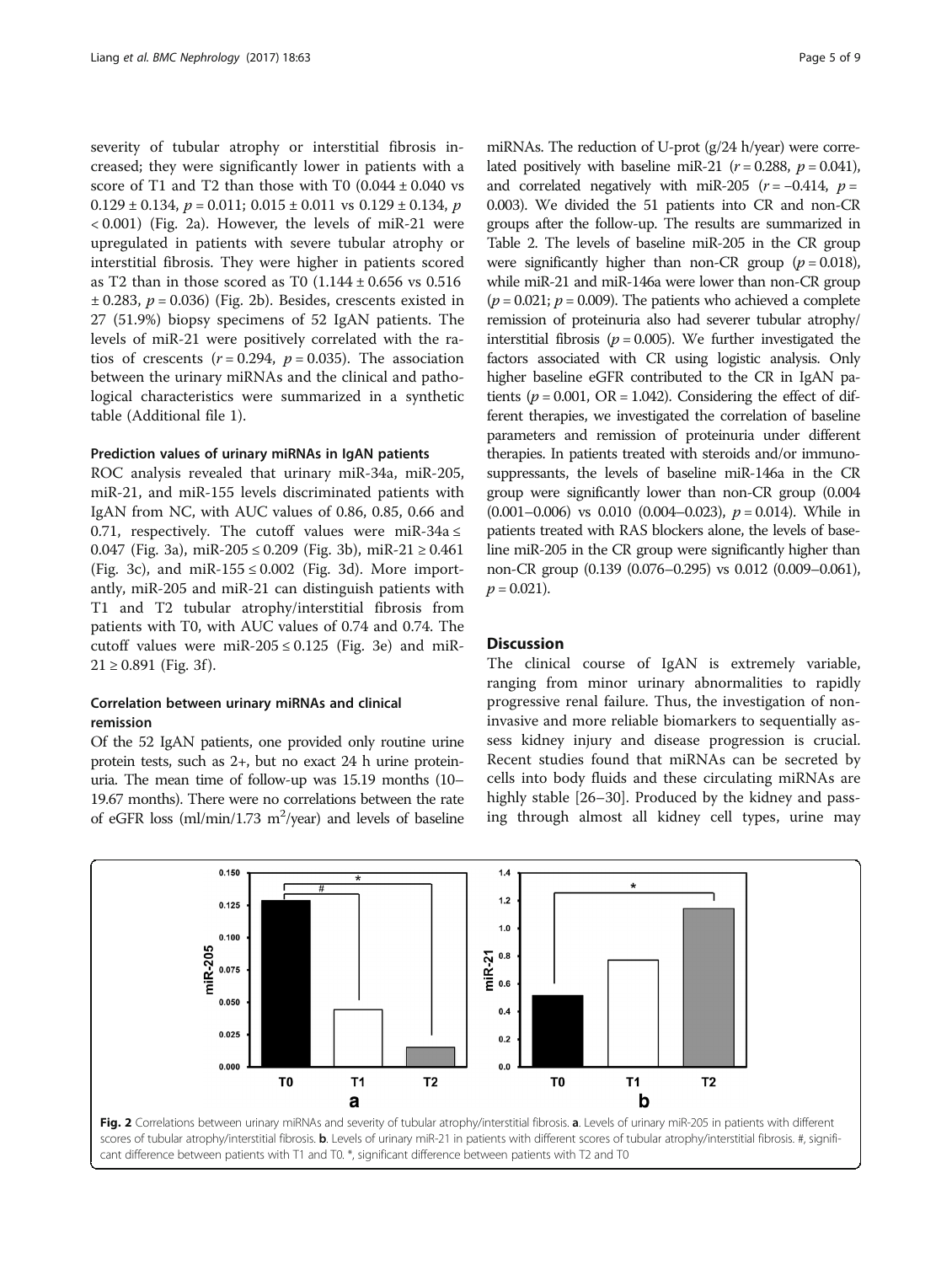contain miRNAs that can serve as biomarkers for kidney diseases [\[31](#page-8-0), [32\]](#page-8-0).

MiR-34a induces G1 arrest and inhibits cell proliferation by regulation of several cell cycle genes, including cyclin D1 (CCND1), cyclin E2 (CCNE2), CDK4, CDK6 [[33, 34](#page-8-0)]. MiR-34a is also reported to regulate cell proliferation by reducing the levels of anti-apoptotic protein BCL-2 [[35\]](#page-8-0) and transcription factor E2F3 [\[36](#page-8-0)]. Our studies showed that urinary expressions of miR-34a were significantly lower in IgAN than in NC group, but there were no significant correlations between miR-34a levels, clinical indicators, and pathological damages in IgAN. Studies with larger sample and basic experiments are needed to confirm the roles of miR-34 in the pathogenesis of IgAN.

Renal fibrosis is the final outcome of many chronic kidney diseases [\[37\]](#page-8-0). Activated myofibroblasts and epithelial-mesenchymal transition (EMT) play important roles in the progression of renal fibrosis [[38\]](#page-8-0). It is reported that tubulointerstitial fibrosis is an important factor affecting the development and prognosis of IgAN [[39, 40](#page-8-0)]. One of the hallmarks of EMT is the loss of Ecadherin, which responsible for cell-cell adhesion and maintenance of cytoskeletal organization. Transcription factors ZEB1 and ZEB2 can inhibit the transcription of E-cadherin [\[11](#page-7-0)]. Studies have shown that miR-205 might mediate the repression of ZEB1 and ZEB2, resulting in E-cadherin up-regulation and EMT repression [\[10](#page-7-0)]. There is increasing evidence that miR-21, which promotes fibrosis, plays a major role in the progression of

<span id="page-5-0"></span>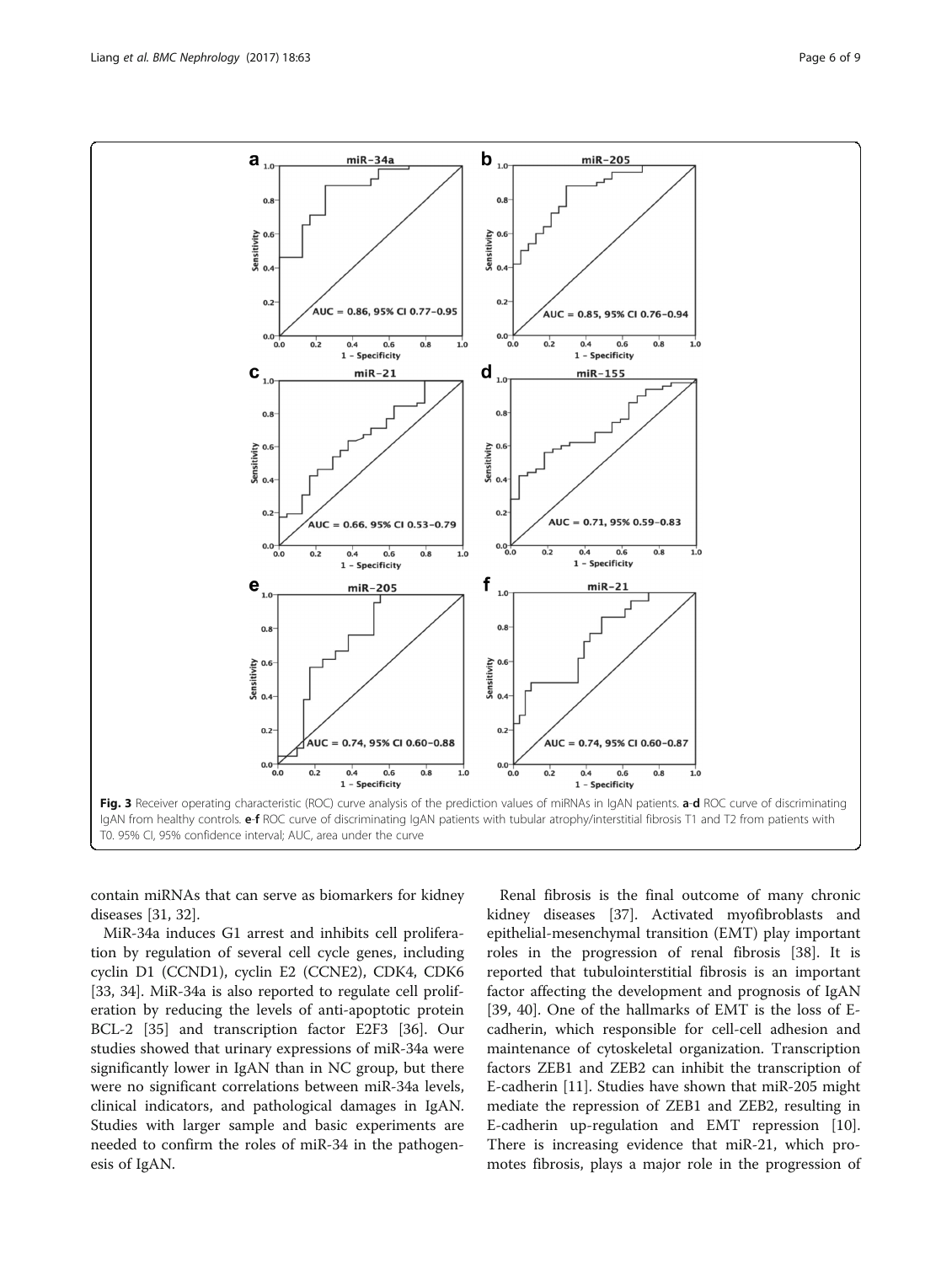<span id="page-6-0"></span>Table 2 Comparison of baseline clinical parameters and urinary miRNAs levels between CR and non-CR groups

|                                                   | <b>CR</b>                 | Non-CR                    | $P$ value  |
|---------------------------------------------------|---------------------------|---------------------------|------------|
| No. of patients, n (%)                            | 27                        | 24                        |            |
| Age (years)                                       | $32.52 \pm 10.66$         | $33.83 \pm 9.81$          | 0.650      |
| Baseline GFR (ml $min^{-1}1.73$ m <sup>-2</sup> ) | $100.91 \pm 23.12$        | $66.90 \pm 32.94$         | $< 0.001*$ |
| Baseline proteinuria (g/d)                        | $0.77(0.62 - 1.58)$       | $2.55(1.03 - 4.47)$       | $0.002*$   |
| Baseline ALB (g/L)                                | $41.08 \pm 4.19$          | $36.13 \pm 8.88$          | $0.018*$   |
| Baseline NAG                                      | $32.74 \pm 22.57$         | $44.30 \pm 35.99$         | 0.218      |
| Baseline osmosis                                  | $713.40 \pm 218.80$       | $592.22 \pm 187.28$       | 0.080      |
| miR-34a                                           | $0.031 \pm 0.023$         | $0.026 \pm 0.018$         | 0.440      |
| miR-205                                           | $0.113 \pm 0.123$         | $0.045 \pm 0.058$         | $0.018*$   |
| $miR-21$                                          | $0.537 \pm 0.301$         | $0.857 \pm 0.584$         | $0.021*$   |
| miR-146a                                          | $0.003$ $(0.002 - 0.010)$ | $0.009$ (0.004-0.023)     | $0.009*$   |
| miR-155                                           | $0.002$ $(0.000 - 0.028)$ | $0.002$ $(0.001 - 0.030)$ | 0.298      |
| M0/M1                                             | 20/7                      | 12/12                     | 0.076      |
| E0/E1                                             | 26/1                      | 24/0                      | 1.000      |
| SO/S1                                             | 16/11                     | 13/11                     | 0.714      |
| TO/T1/T2                                          | 20/6/1                    | 10/5/9                    | $0.005*$   |

 $*$ , Statistical significance with  $P < 0.05$ 

renal disease [[41, 42](#page-8-0)]. Glowacki F et al. [[43](#page-8-0)] found miR-21 to be highly upregulated in the kidneys of mice with unilateral ureteral obstruction (UUO) and in the kidneys of patients with severe kidney fibrosis. Zhong X et al. [[44\]](#page-8-0) also found that miR-21 participates in renal fibrosis through positively regulating the expression of extracellular matrix (ECM) and a-SMA in tubular epithelial cells (TECs) and fibrotic kidneys. Our study showed that the IgAN group had significantly lower urinary miR-205 but higher miR-21 levels than controls. The ROC revealed that miR-205  $\leq$  0.125 and miR-21  $\geq$  0.891 can distinguish patients with severe tubular atrophy/interstitial fibrosis from patients with mild tubular atrophy/interstitial fibrosis. These data indicate that the urinary miR-205 and miR-21 parallel with the severity of tubulointerstitial damage in IgAN.

Our results showed no correlations between miR-146a, miR-155 and clinical parameters and histological features. There is a negative feedback loop in immune cells. Stimulation of TNF receptor associated factor 6 (TRAF6) could enhance NF-κB activity, which upregulates miR-146a expression. The increased miR-146a level, in turn, suppresses TRAF6 and NF-kB activity, which properly terminates the immune response [\[45](#page-8-0)]. The urinary samples of IgAN that were collected in different periods of the negative feedback may lead to controversial results.

Proteinuria is a strong prognostic factor for IgAN progression [\[46](#page-8-0), [47](#page-8-0)]. Reich et al. reported that persistent proteinuria is the strongest predictor of poor renal outcome in IgAN and that sustained reduction of

proteinuria to  $\langle 1 \rangle$  g/24 h is associated with a good prognosis [\[48\]](#page-8-0). In this study, we regarded the remission of proteinuria as main clinical outcome. The results showed that the reduction of U-Prot (g/24 h/month) was correlated with baseline urinary miR-21 and inversely correlated with miR-205. The subjects who achieved a complete remission had higher baseline urinary miR-205, lower miR-21 and miR-146a than those did not achieve a complete remission. Altogether, these data suggest miR-205 and miR-21 might be novel, reliable urinary biomarkers of kidney fibrosis and predictors of progression of IgAN. Targeting miR-205 and miR-21 might provide significant therapeutic effects in IgAN.

Our study has limitations. First, we detected the urinary miRNA expressions in urine sediments, which consist of different cell types, such as red blood cells, lymphocytes, and renal tubular cells. We did not determine their cellular source. In addition, healthy people were used as controls in this study. The results were helpful to distinguish patients with IgAN from healthy people, but not exclude an association between other chronic kidney diseases and miRNAs. Including another cohort of patients with kidney disease other than IgAN will be more conclusive. This was a single-center study with a limited number of patients. Studies involving a larger sample and followed up for a longer time are needed in further.

## Conclusions

In conclusion, in the first part of the study, we showed a significant reduction of miR-34a, miR-205, and miR-155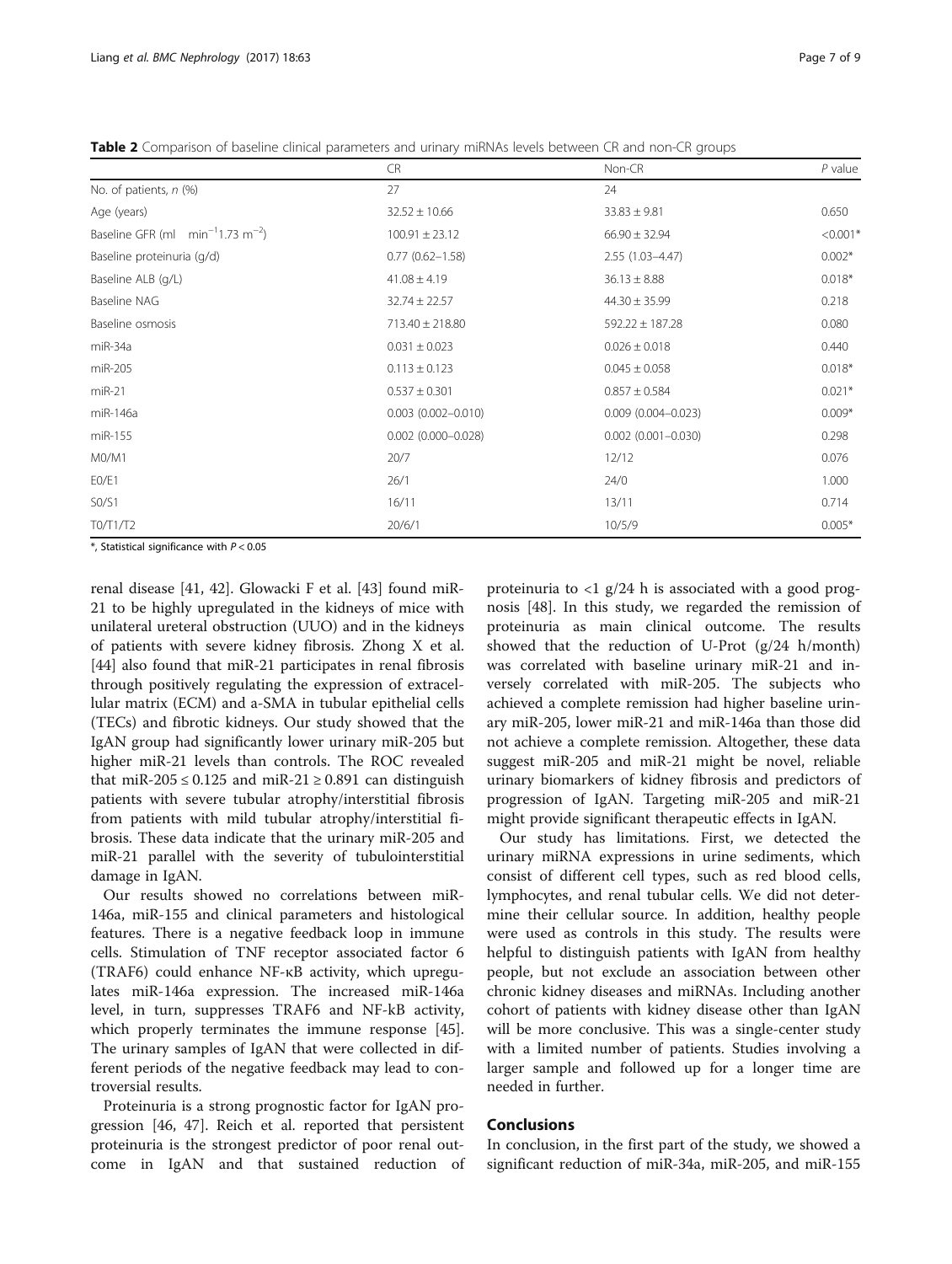<span id="page-7-0"></span>but an increase of miR-21 in the urine of patients with IgAN. Then, we demonstrated a significant correlation between the urinary miR-205 and miR-21 with histologic lesions, especially tubulointerstitial damages. Finally, we assessed the prognosis effect of urinary miRNAs on remission of proteinuria. The levels of miR-205, miR-21 and miR-146a, measured at the time of renal biopsy, predicted the outcome in IgAN patients. These findings supported the notion that urinary miRNAs can serve to reflect tubulointerstitial damage and predict the progression of IgAN.

## Additional file

[Additional file 1:](dx.doi.org/10.1186/s12882-017-0482-0) Association between the urinary miRNAs and the clinical and pathological characteristics. (DOCX 102 kb)

#### Abbreviations

ACEIs: Angiotensin-converting enzyme inhibitors; ARBs: Angiotensin receptor blockers; AUC: Area under the ROC curve; CCND1: Cyclin D1; CCNE2: Cyclin E2; CKD-EPI: Chronic kidney disease epidemiology; CR: Complete remission; DEPC: Diethylpyrocarbonate; ECM: Extracellular matrix; EMT: Epithelial-mesenchymal transition; ESRD: End-stage renal disease; GFR: Glomerular filtration rate; H & E: Hematoxylin and eosin; IgAN: IgA nephropathy; KDIGO: Kidney Disease: Improving Global Outcomes; miRNAs: MicroRNAs; NC: Normal control; NR: No response; PAS: Periodic acid–Schiff stain; PASM: Periodic acid silver methenamine; PR: Partial remission; RA: Rheumatoid arthritis; RAS: Renin angiotensin system; ROC: Receiver operating characteristic; RT-QPCR: Real-time quantitative polymerase chain reaction; TECs: Tubular epithelial cells; TGF-β: Transforming growth factor beta; TLR: Toll-like receptor; TRAF6: TNF receptor associated factor 6; U-Prot: 24 h urinary protein excretion; UUO: Unilateral ureteral obstruction

#### Acknowledgments

We thank all members of the State Key Laboratory of Kidney Diseases.

#### Funding

This study was supported by the National Key Technology R&D Program (2015BAI12B06, 2013BAI09B05, 2011BAI10B00), the 973 program (2013CB530800), the 863 program (2012AA02A512), the Science and Technology Project of Beijing (D131100004713003), and the NSFC (81171645). The funding body had no role in the design of the study and collection, analysis, and interpretation of data and in writing the manuscript.

#### Availability of data and materials

The datasets during and/or analysed during the current study available from the corresponding author on reasonable request.

#### Authors' contributions

LS participated in coordination, measuring urinary miRNAs, analyzing the data and writing the draft manuscript; DZY reviewed medical records; ZXG and WJ made the pathological confirmations of IgAN; LSW helped to enroll patients; LY helped to measure urinary miRNAs; LZX and HK helped to collect samples; CGY and CXM participated in design and coordination, and managing the research project. All authors read and approved the final manuscript.

#### Competing interests

The authors declare that they have no competing interests.

#### Consent for publication

Not applicable.

#### Ethics approval and consent to participate

The study was approved by the Clinical Research Ethical Committee of Chinese People's Liberation Army General Hospital. Ethical approval No.S2014-004-02. Written informed consent was obtained from each participant.

Received: 28 August 2016 Accepted: 9 February 2017 Published online: 15 February 2017

#### References

- 1. Rantala I, Mustonen J, Hurme M, Syrjänen J, Helin H. Pathogenetic aspects of IgA nephropathy. Nephron. 2001;88:193–8.
- 2. van der Boog PJ, van Kooten C, de Fijter JW, Daha MR. Role of macromolecular IgA in IgA nephropathy. Kidney Int. 2005;67:813–21.
- 3. Lim CS, Yoon HJ, Kim YS, Ahn C, Han JS, Kim S, et al. Clinicopathological correlation of intrarenal cytokines and chemokines in IgA nephropathy. Nephrology (Carlton). 2003;8:21–7.
- 4. Donadio JV, Grande JP. IgA nephropathy. N Engl J Med. 2002;347:738–48.
- 5. Filipowicz W, Bhattacharyya SN, Sonenberg N. Mechanisms of posttranscriptional regulation by microRNAs: are the answers in sight? Nat Rev Genet. 2008;9:102–14.
- 6. Chang TC, Wentzel EA, Kent OA, Ramachandran K, Mullendore M, Lee KH, et al. Transactivation of miR-34a by p53 broadly influences gene expression and promotes apoptosis. Mol Cell. 2007;26:745–52.
- 7. Tazawa H, Tsuchiya N, Izumiya M, Nakagama H. Tumor-suppressive miR-34a induces senescence-like growth arrest through modulation of the E2F pathway in human colon cancer cells. Proc Natl Acad Sci U S A. 2007;104:15472–7.
- 8. Chen D, Li Y, Mei Y, Geng W, Yang J, Hong Q, et al. MiR-34a regulates mesangial cell proliferation via the PDGFR-β/Ras-MAPK signaling pathway. Cell Mol Life Sci. 2014;71:4027–42.
- Dar AA, Majid S, de Semir D, Nosrati M, Bezrookove V, Kashani-Sabet M. MiRNA-205 suppresses melanoma cell proliferation and induces senescence via regulation of E2F1 protein. J Biol Chem. 2011;286:16606–14.
- 10. Gregory PA, Bracken CP, Bert AG, Goodall GJ. MicroRNAs as regulators of epithelial-mesenchymal transition. Cell Cycle. 2008;7:3112–8.
- 11. Kalluri R, Weinberg RA. The basics of epithelial-mesenchymal transition. J Clin Invest. 2009;119:1420–8.
- 12. Liu G, Friggeri A, Yang Y, Milosevic J, Ding Q, Thannickal VJ, et al. MiR-21 mediates fibrogenic activation of pulmonary fibroblasts and lung fibrosis. J Exp Med. 2010;207:1589–97.
- 13. Thum T, Gross C, Fiedler J, Fischer T, Kissler S, Bussen M, et al. MicroRNA-21 contributes to myocardial disease by stimulating MAP kinase signalling in fibroblasts. Nature. 2008;456:980–4.
- 14. Zhong X, Chung AC, Chen HY, Dong Y, Meng XM, Li R, et al. MiR-21 is a key therapeutic target for renal injury in a mouse model of type 2 diabetes. Diabetologia. 2013;56:663–74.
- 15. Wang J, Gao Y, Ma M, Li M, Zou D, Yang J, et al. Effect of miR-21 on renal fibrosis by regulating MMP-9 and TIMP1 in kk-ay diabetic nephropathy mice. Cell Biochem Biophys. 2013;67:537–46.
- 16. Lan HY, Chung AC. Transforming growth factor-beta and Smads. Contrib Nephrol. 2011;170:75–82.
- 17. Davis BN, Hilyard AC, Nguyen PH, Lagna G, Hata A. Smad proteins bind a conserved RNA sequence to promote microRNA maturation by Drosha. Mol Cell. 2010;39:373–84.
- 18. Williams AE, Perry MM, Moschos SA, Larner-Svensson HM, Lindsay MA. Role of miRNA-146a in the regulation of the innate immune response and cancer. Biochem Soc Trans. 2008;36:1211–5.
- 19. Faraoni I, Antonetti FR, Cardone J, Bonmassar E. miR-155 gene: a typical multifunctional microRNA. Biochim Biophys Acta. 2009;1792:497–505.
- 20. Pauley KM, Satoh M, Chan AL, Bubb MR, Reeves WH, Chan EK. Upregulated miR-146a expression in peripheral blood mononuclear cells from rheumatoid arthritis patients. Arthritis Res Ther. 2008;10:R101–2.
- 21. Stanczyk J, Pedrioli DM, Brentano F, Sanchez-Pernaute O, Kolling C, Gay RE, et al. Altered expression of microRNA in synovial fibroblasts and synovial tissue in rheumatoid arthritis. Arthritis Rheum. 2008;58:1001–9.
- 22. Sonkoly E, Wei T, Janson PC, Saaf A, Lundeberg L, Tengvall-Linder M, et al. MicroRNAs: novel regulators involved in the pathogenesis of psoriasis? PLoS One. 2007;2(7):e610.
- 23. Kim JK, Kim JH, Lee SC, Kang EW, Chang TI, Moon SJ, et al. Clinical features and outcomes of IgA nephropathy with nephrotic syndrome. Clin J Am Soc Nephrol. 2012;7:427–36.
- 24. Ni Z, Yuan Y, Wang Q, Cao L, Che X, Zhang M, et al. Time-averaged albumin predicts the long-term prognosis of IgA nephropathy patients who achieved remission. J Transl Med. 2014;12:194.
- 25. Levey AS, Stevens LA, Schmid CH, Zhang YL, Castro 3rd AF, Feldman HI, CKD-EPI (Chronic Kidney Disease Epidemiology Collaboration), et al. A new